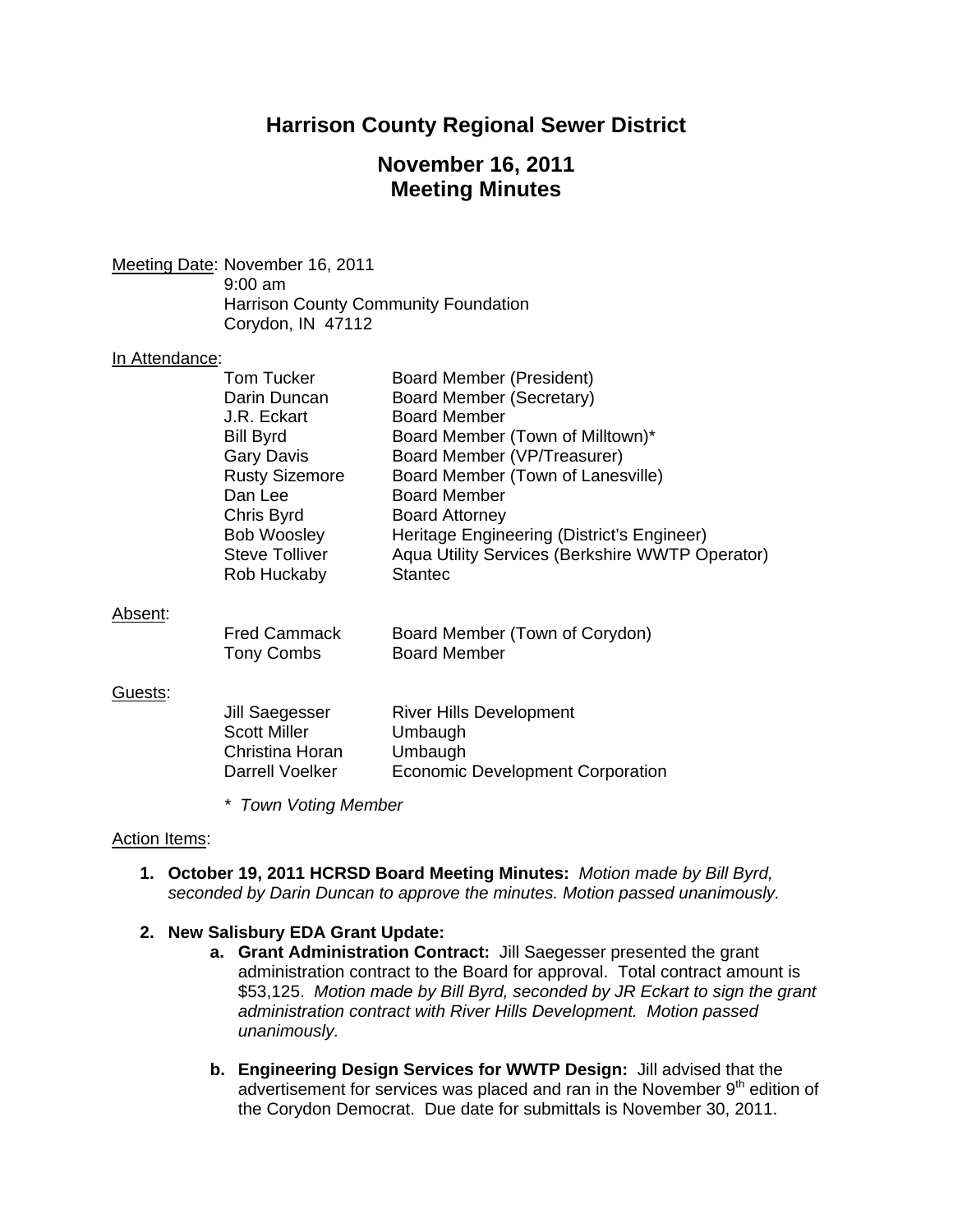HCRSD Mtg Minutes November 16, 2011 Page 2 of 5

> Submittals are to be delivered to her office. She will then transmit copies to the sub-committee for review. District plans to make a selection at their December 21<sup>st</sup> meeting.

- **c. Easement Acquisition:** Chris Byrd advised that he is nearing completion of all title searches. Chris will work with Bob Woosley to begin contacting property owners for acquisition of easements. The Board would like to first try to secure easements via donations with no cost. Any costs incurred for acquiring easements will be passed along into the rates established. The goal is to keep rates down, therefore if there is not a cost for acquisition of the easements the lower the rates. Market estimates will be utilized to determine a value for the easements in the event a purchase is required. Prior to sending any documentation to the property owner's a draft will be forwarded to all Board members for review and comment.
- **d. Funding Options/Review:** Scott Miller and Christina Horan provided an overview to the District on various funding options available for financing the District's portion of any potential funding shortages. The District is responsible for making up any shortfalls in funding outside of the current funds on hand (via grants, County funds, etc.). The options available to the District include: Grant from County, Loan from County, or Bond financing. Scott and Christina discussed in detail the implications to the rates for each option.
	- i. Bonding: Utilizing the option for issuance of a Bond is the most costly and has a direct impact on increasing the rates. A bond attorney will be necessary to perform the required legal steps involved. Processing of a bond takes a considerable amount of time and expense. There are restrictions placed on bonds that do not allow for early payment of the principal. Depending upon the amount of bonding necessary rates could potentially be more than doubled as compared to rates set utilizing grant funding.
	- ii. County Loan: A loan from the County must still go thru the same process as Bond financing. However, the costs for securing the loan will be slightly reduced from that of a Bond. This type of financing will have similar impacts as Bond financing on increasing the rates. Utilizing this option could potentially double the rates.
	- iii. Preliminary rates established based on a typical residential customer utilizing 4,000 gal/month (assuming an additional \$258,000 in grant funding is secured):

| Type of Funds              | <b>Monthly Rate</b> |
|----------------------------|---------------------|
| <b>Grant Funds Secured</b> | \$45                |
| County Loan                | \$91                |
| <b>Bond Funds Required</b> | \$104               |

iv. **Existing County Matching Funds (\$670k):** The EDA Grant is a reimbursable type grant. The District must expend the funds then request reimbursement from EDA. It is anticipated to take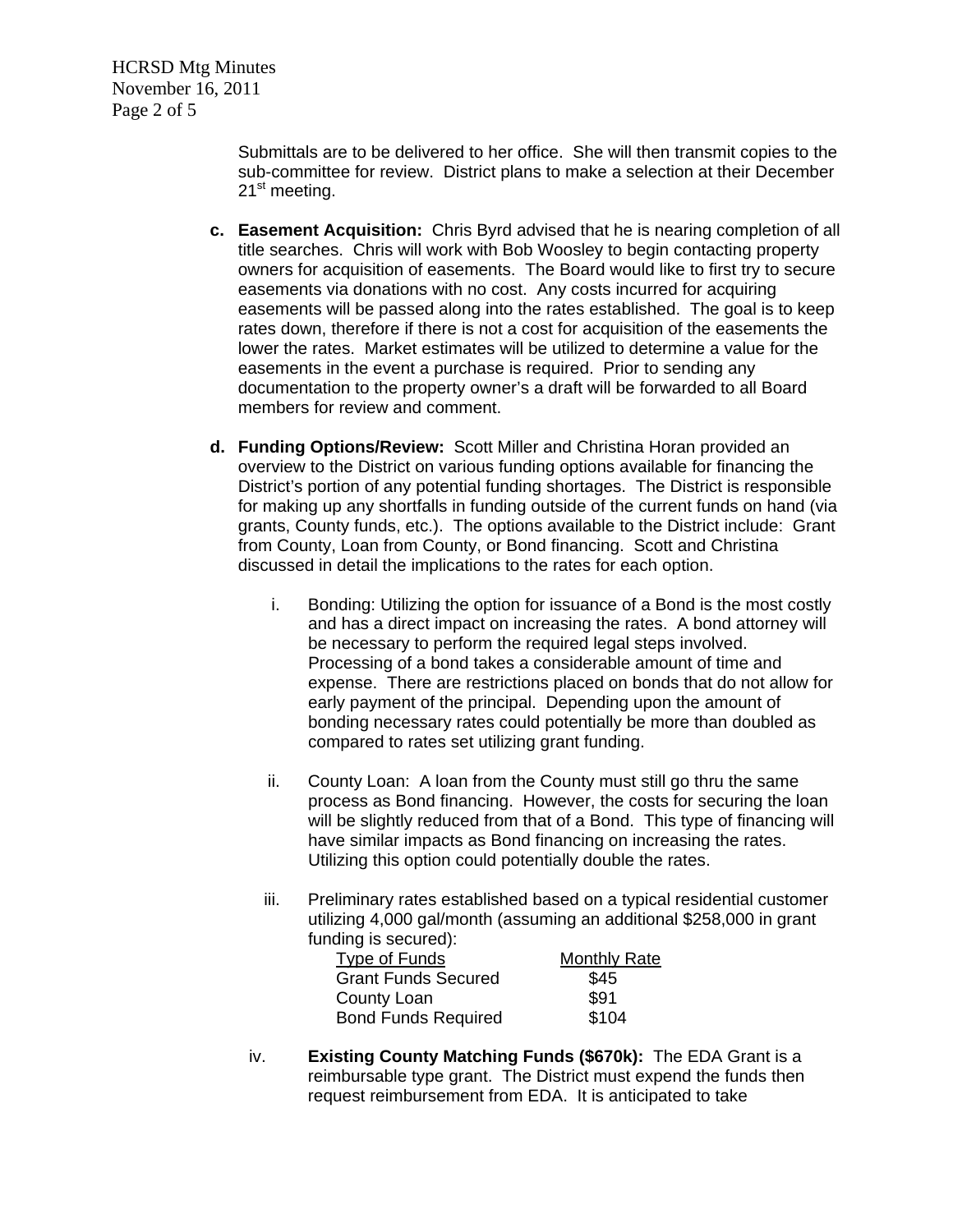HCRSD Mtg Minutes November 16, 2011 Page 3 of 5

> approximately 8 weeks to receive reimbursement. Gary Davis, Jill Saegesser, and Bob Woosley will meet to develop a cash flow projection for the project. It would be preferred to secure the full \$670,000 County funding and place it into a separate account to allow the District to pay the project costs from these funds thru the duration of the project. The cash flow projection will be used to determine if this is feasible.

**3. HCCF Stormwater Grant Presentation to Commissioners.** Rob Huckaby advised the Board that he would like to be placed on the Commissioner's agenda to approach them again about funding this project. It was tabled by the Commissioner's at their October 17, 2011 meeting due to the question of who would provide the annual maintenance on the facility at Lanesville's campus. All agreed that the District would take full responsibility for the cost of maintenance of the facility. The cost of this maintenance is estimated to not exceed \$1,000 annually. *A motion was made by Darin Duncan, seconded by Bill Byrd to commit the District to all required maintenance of the Lanesville campus facility. Motion passed unanimously.*

The District instructed Rob to contact the Auditor's Office and be placed on the December 5, 2011 Commissioner's Agenda.

## **4. Berkshire WWTP Operations Report.**

- **a.** Steve Tolliver reviewed the October operations report. Plant is in compliance for the month. No issues reported. *A motion was made by Gary Davis, seconded by Dan Lee to approve the report. Motion passed unanimously.*
- **b.** Steve advised the Board that IDEM has accepted the renewal application for the plant's discharge permit. It is currently being advertised in the local paper prior to formal approval. This will be a five (5) year approval. Steve noted that when the expansion of the WWTP is designed it will be necessary to modify and secure approval of a revised permit.
- **c.** In an effort to reduce the amount of paper waste, Board members requested that Steve no longer provide full reports to all members*.* In the future four (4) copies of the report will be provided (Two file copies, Gary Davis – for tracking of payments/services rendered, Engineer copy).
- **d. Operations Contract:** Aqua Utility Service's operations contract expires at the end of 2011. The current contract is for a one (1) year term and requires annual renewals. Steve Tolliver has requested that this be changed to a five (5) year contract. Steve stated that the District has the ability to cancel the contract with a thirty (30) day notification at any time without a penalty. *A motion was made by Bill Byrd, seconded by JR Eckart to extend the contract period to five (5) years. Motion passed unanimously.*

Steve will draft a new agreement and submit to Chris Byrd for review prior to the next meeting.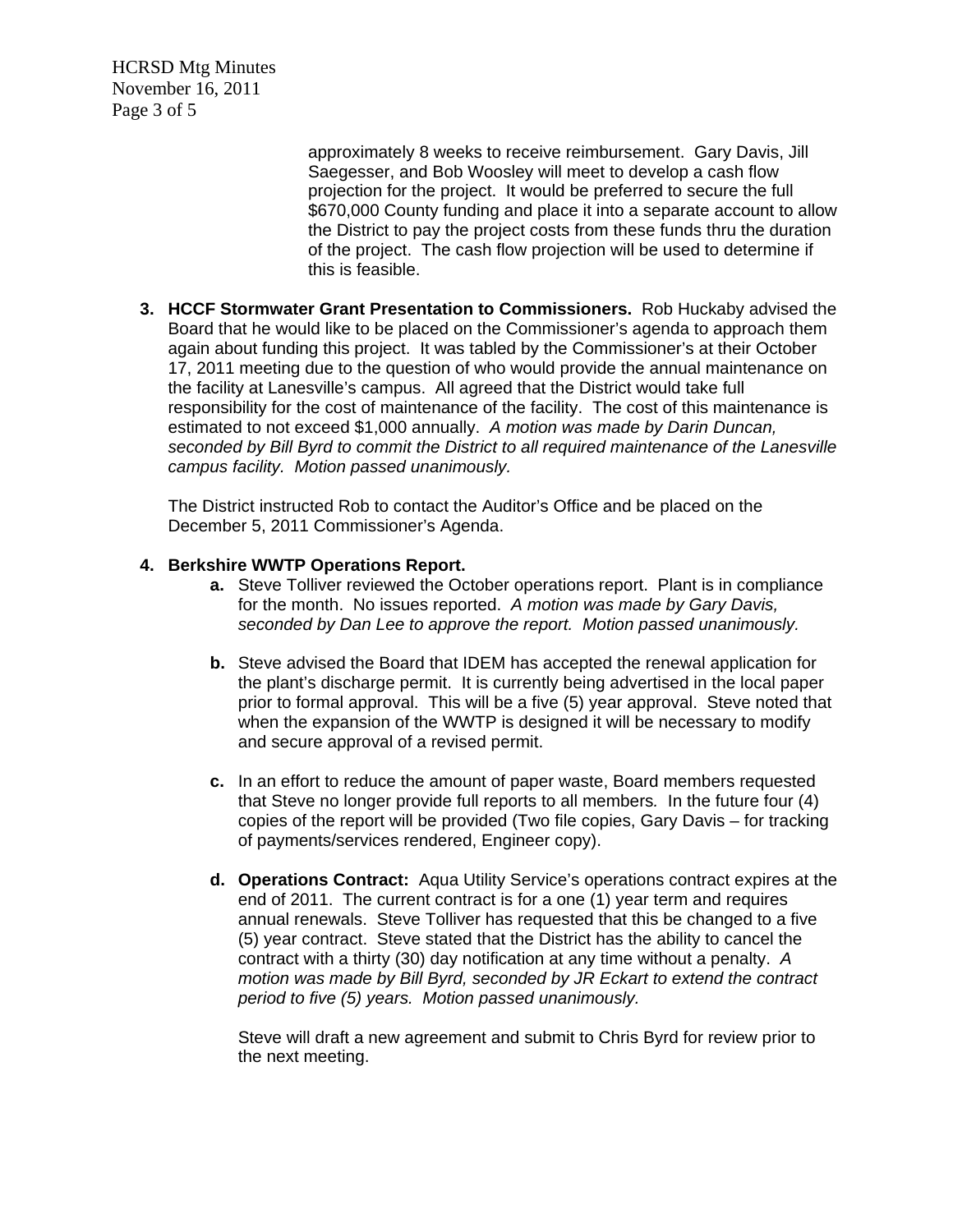HCRSD Mtg Minutes November 16, 2011 Page 4 of 5

## **5. Treasurer's Report:**

- **a.** *A motion was made by Gary Davis, seconded by JR Eckart, to approve the following invoices. Motion passed unanimously.*  Corydon Democrat – Engineering RFQ Advertisement \$59.26 Town of Corydon – Oct sewer charges \$4,394.54 Aqua Utility Services – Oct WWTP operating contract \$2,281.40 Aqua Utility Services - Sludge hauling/dialer/SC \$1,729.77 Harrison County REMC – Power charges \$850.07 Heritage Eng. – Final Invoice for 100% Plans \$3,200.00
- **b.** *A motion was made by Gary Davis, seconded by Darin Duncan to approve Heritage Engineering's invoice in the amount of \$3,076.00. This amount will be charged to the District's Operating Budget. Motion passed unanimously.*
- **c.** *A motion was made by Darin Duncan, seconded by Gary Davis to approve Dillman, Chastain and Byrd's invoice in the amount of \$501.96. This amount will be charged to the District's Operating Budget. Motion passed unanimously.*
- **d.** *A motion was made by Gary Davis, seconded by Darin Duncan to approved Heritage Engineering's invoice in the amount of \$862.50. This amount will be charged to the District's Project's Budget. Motion passed unanimously.*
- **e.** *A motion was made by Dan Lee, seconded by Bill Byrd to approve the October Treasurer's report. Motion passed unanimously*.
- **f. Funding Encumbrance:** It was discussed that all funds remaining in the Operating and Project's Budget Accounts must be encumbered by the end of the year. Bob Woosley and Chris Byrd will work together to develop contracts to secure the remaining funds. This will be presented at the next District meeting.

## Next Meeting:

Board Meeting: **Wed. December 21, 2011 at 8:30 am** @ Harrison County Community Foundation Building.

Minutes prepared by: Heritage Engineering

# **End of Minutes**

Approved By:

\_\_\_\_\_\_\_\_\_\_\_\_\_\_\_\_\_\_\_\_\_\_\_\_\_\_\_\_ \_\_\_\_\_\_\_\_\_\_\_\_\_\_\_\_\_\_\_\_\_\_\_\_\_\_ Tom Tucker, President Tony Combs

\_\_\_\_\_\_\_\_\_\_\_\_\_\_\_\_\_\_\_\_\_\_\_\_\_\_\_\_ \_\_\_\_\_\_\_\_\_\_\_\_\_\_\_\_\_\_\_\_\_\_\_\_\_\_ Darin Duncan, Secretary **Daniel Lee**